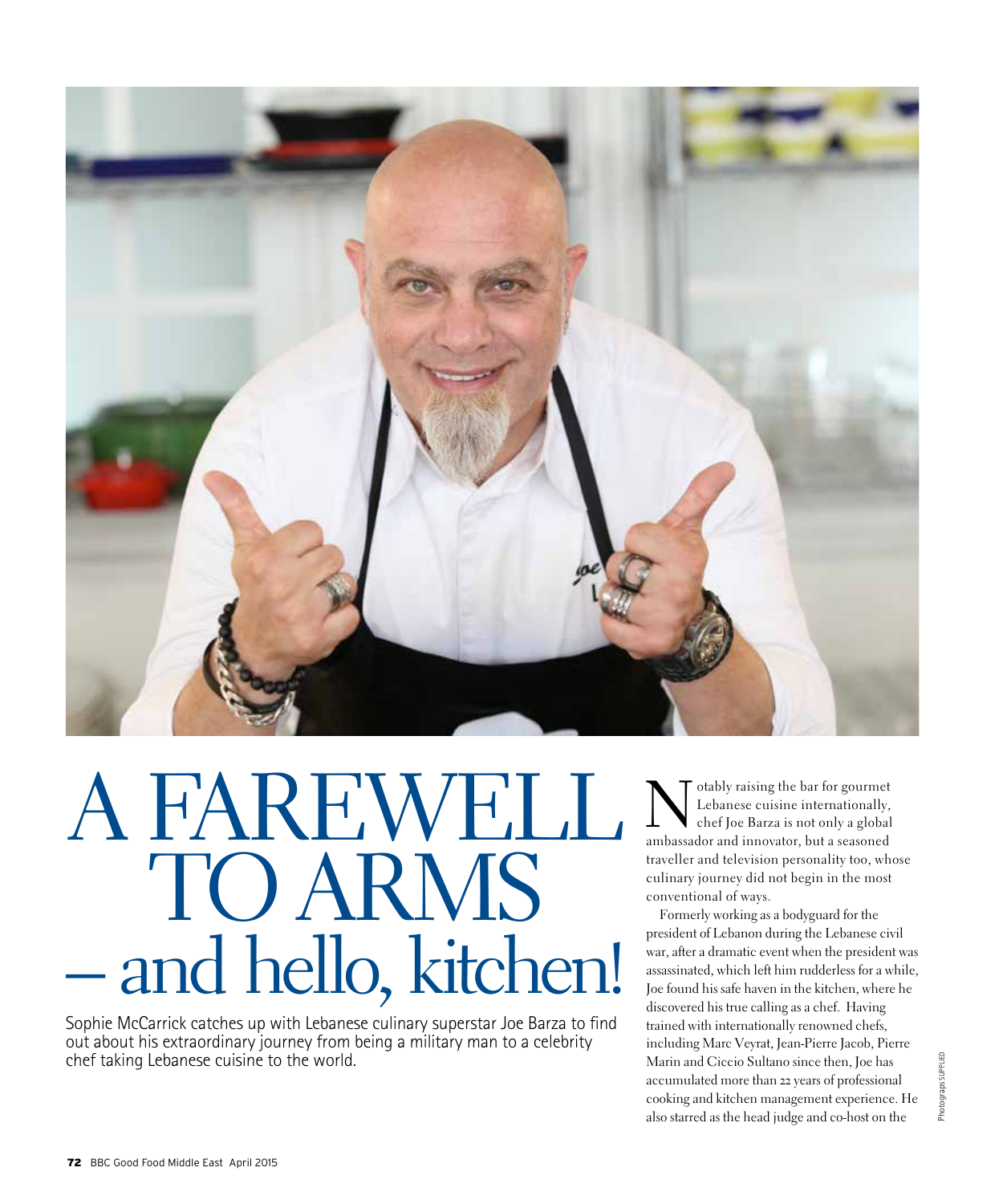Emmy Award winning television show, Top Chef Middle East, for two consecutive years. Now working as a culinary consultant with restaurants and brands across the region, Joe has developed a well-established reputation for taking traditional, home-style cooking and transforming it into dazzling, modern Lebanese dishes.

As Joe reflects on his experiences, he opines it's time for the culinary world to get back to its roots – back to the methods of its ancestors and the land's finest. Ever charismatic, genuinely friendly and humble, Joe opens our conversation with a smile: "Let me tell you my story, and why now, it's time for us all to get back to basics in the kitchen."

#### **At what age did you realise being a chef was your calling?**

My family were fishermen who spent their days talking about food, which ignited a passion in me, growing up. I didn't think about becoming a chef, however, until I started to cook properly at 24. I think my talent really kicked in when I turned 39, that's when I found my flow.

#### **Do you think growing up in Lebanon shaped your cooking habits?**

Absolutely. Having now worked in this industry for 20 years, I can look back and really appreciate how much Lebanon's heritage shaped my direction in the kitchen. I'm very proud of my country.

#### **You've revolutionised Lebanese cuisine in a way. What were people's initial reactions to your contemporary ways?**

Honestly, people accepted it. My food really isn't too far from traditional Lebanese. I like to view my work as polishing a diamond, I believe that people view my food as simply an upgraded version of what's already out there. They like the twist and are very accepting of it.

#### **What made you want to modernise Lebanese cuisine?**

I was inspired in France, by a lady making foie gras in a unique way. This made me question my culinary direction and ask myself – why does hummous always have to be mixed with tahini? Why do we always play it safe in Lebanese kitchens? I aspired to become an innovator.

#### **And so you did. But how did you make such a success of it?**

I stick to the basics. I respect the produce and I respect Lebanese recipes. Most Lebanese dishes were not created by professional chefs, they were invented by housewives. So, I simply refine their home-style methods, and take existing products to the next level of sophistication. Fantastic home cooking, with an elegant twist – that's how I describe my culinary style.

**You moved to South Africa after culinary school – what was that experience like?** South Africa taught me how to think, to stretch

#### **What's next in the pipeline for you?**

More work at Bioland – a farm I'm a partner and executive chef at in Lebanon. We produce organic food, and have a restaurant that allows me to really get back to basics. I want to start placing more emphasis on promoting the healthy food our grandparents used to eat, before the generations of today ruined it with processed, chemical-infused food. My future is about going

### *I want to help educate people on the importance of knowing where they source their food from.*

my creative wings and develop as a chef. Learning in a kitchen with 14 different nationalities, one day I asked my teacher, "Is it acceptable to put chicken and beef together?" He told me to look up at the sky, and said, "Joe, the sky is your limit." Since that lesson, I've really grown as a chef.

#### **Unlike most chefs, you chose to open a consulting company rather than a restaurant to your name. Why?**

I had come to a crossroads in my life, where I knew it was time for me to start a business. There was no particular reason, I just noticed a gap in the market for a consulting company as opposed to opening a restaurant. And so, I began catering to that demand. I also want to help educate people on the importance of knowing where they source their food from.

#### **For most people, a culinary consultant is a person who devises a menu. Tell us, what else does your job entail?**

It's not easy, you really have to sit down and listen to your client. It's not as straightforward and flexible as some may think. I only take on longterm projects for a minimum of one year. It would be very easy for me to consult, provide some recipes and then leave. But, this is not a long-term solution, and I must make sure my consulting is effective and withstands the test of time.

#### **You're not only a consultant but also a notable TV personality. What was your experience with Top Chef like?**

The experience opened my eyes to how much the Middle East's culinary industry has matured. Not long ago in this region, the role of a chef was not a respected position in our restaurants and households. But now, it's changed. It blew my mind to see how many people tuned in to watch the show. Any part I can play in helping people understand that chefs are skilled people, is a worthy one for me.

back to the roots and cooking from the earth, it's so important that we all start trying to do the same. Not only for better tasting food, but more crucially, for our own health.

#### **So, say it's 2035. What do you think you'll be doing?**

Cooking at the farm. Teaching mothers how to cook for their children, because this is where good, quality cooking begins, at home with the children. I predict by then, many societies throughout the world would have resorted back to the older methods of cooking, and will be living properly off the land once more. I feel sometimes the industry has lost its way, over-complicating things, and has forgotten how special food is when we stick to the basics. It's the art of simplicity that works, and keeps us healthy.

## Quick Qs with Joe

#### Your top three countries in the world for food?

Apart from Lebanon, Italy, Spain and France.

#### Your ideal dish?

Fish, raw fish. Nothing beats a piece of freshly caught fish.

#### You are married with two children – do you cook at home?

Absolutely, all of the time.

#### Who is your dream chef to work with?

I'd cook with my mother again, if she were still alive. She would be my dream chef to work with.

#### The best piece of advice you'd give to young chefs?

You must cook from your heart. Passion, passion, and more passion – that's it! As long as you're passionate, you're on the right track!

 $\frac{1}{2}$  $\ddot{\phantom{a}}$  $\oplus$ 8